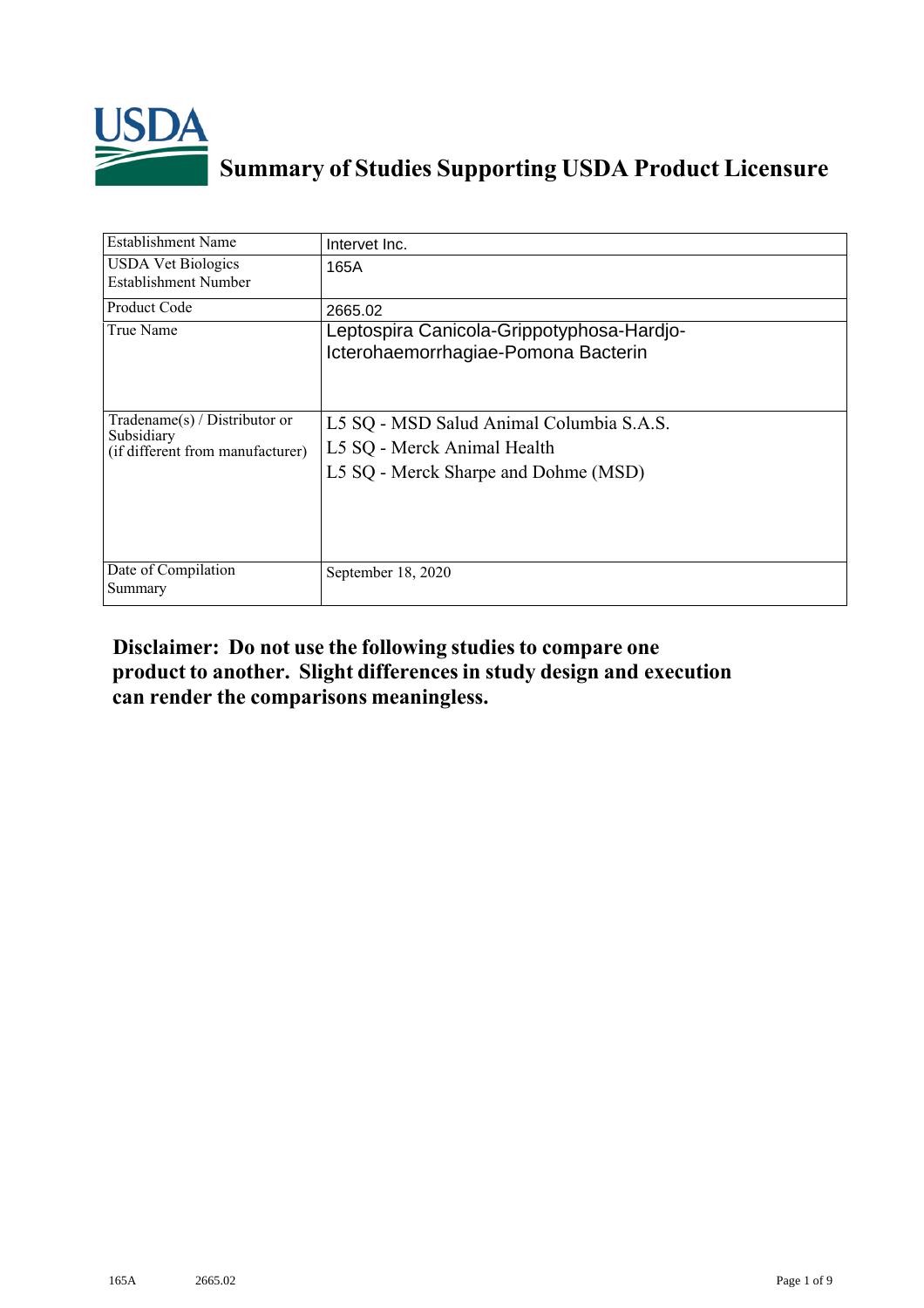| <b>Study Type</b>              | Efficacy                                                                                                                                                                                                                                                                                                                    |  |
|--------------------------------|-----------------------------------------------------------------------------------------------------------------------------------------------------------------------------------------------------------------------------------------------------------------------------------------------------------------------------|--|
| <b>Pertaining to</b>           | Leptospira canicola                                                                                                                                                                                                                                                                                                         |  |
| <b>Study Purpose</b>           | To demonstrate effectiveness against disease caused by <i>L. canicola</i>                                                                                                                                                                                                                                                   |  |
| <b>Product Administration</b>  | Subcutaneous                                                                                                                                                                                                                                                                                                                |  |
| <b>Study Animals</b>           | Bovine                                                                                                                                                                                                                                                                                                                      |  |
| <b>Challenge Description</b>   |                                                                                                                                                                                                                                                                                                                             |  |
| <b>Interval observed after</b> |                                                                                                                                                                                                                                                                                                                             |  |
| challenge                      |                                                                                                                                                                                                                                                                                                                             |  |
| <b>Results</b>                 | Study data were evaluated by USDA-APHIS prior to product<br>licensure and met regulatory standards for acceptance at the time<br>of submission. No data are published because this study was<br>submitted to USDA-APHIS prior to January 1, 2007, and APHIS<br>only requires publication of data submitted after that date. |  |
| <b>USDA Approval Date</b>      | March 10, 2005                                                                                                                                                                                                                                                                                                              |  |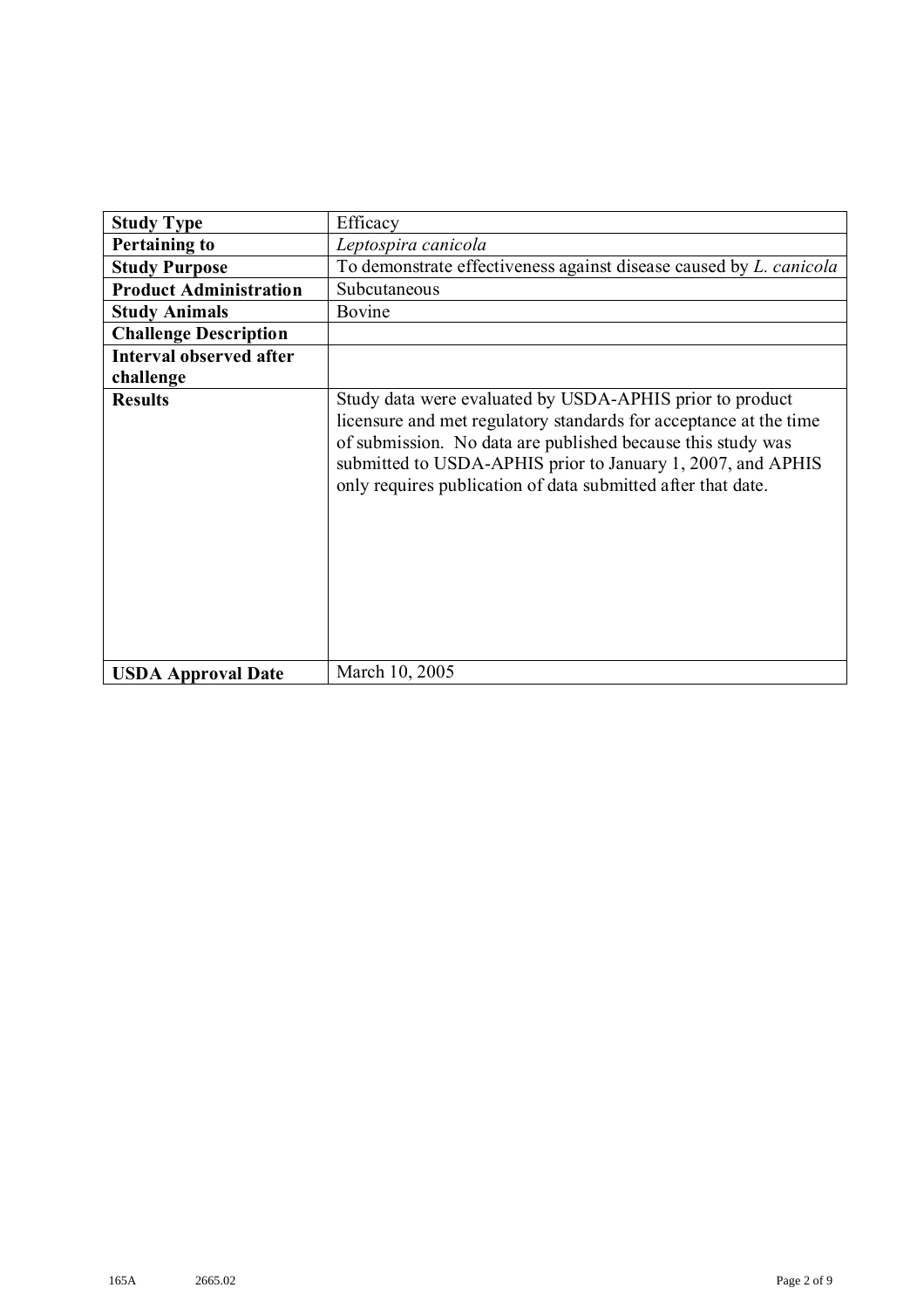| <b>Study Type</b>              | Efficacy                                                                                                                                                                                                                                                                                                                    |  |
|--------------------------------|-----------------------------------------------------------------------------------------------------------------------------------------------------------------------------------------------------------------------------------------------------------------------------------------------------------------------------|--|
| <b>Pertaining to</b>           | Leptospira grippotyphosa                                                                                                                                                                                                                                                                                                    |  |
| <b>Study Purpose</b>           | To demonstrate effectiveness against disease caused by                                                                                                                                                                                                                                                                      |  |
|                                | L. grippotyphosa                                                                                                                                                                                                                                                                                                            |  |
| <b>Product Administration</b>  | Subcutaneous                                                                                                                                                                                                                                                                                                                |  |
| <b>Study Animals</b>           | Bovine                                                                                                                                                                                                                                                                                                                      |  |
| <b>Challenge Description</b>   |                                                                                                                                                                                                                                                                                                                             |  |
| <b>Interval observed after</b> |                                                                                                                                                                                                                                                                                                                             |  |
| challenge                      |                                                                                                                                                                                                                                                                                                                             |  |
| <b>Results</b>                 | Study data were evaluated by USDA-APHIS prior to product<br>licensure and met regulatory standards for acceptance at the time<br>of submission. No data are published because this study was<br>submitted to USDA-APHIS prior to January 1, 2007, and APHIS<br>only requires publication of data submitted after that date. |  |
| <b>USDA Approval Date</b>      | March 10, 2005                                                                                                                                                                                                                                                                                                              |  |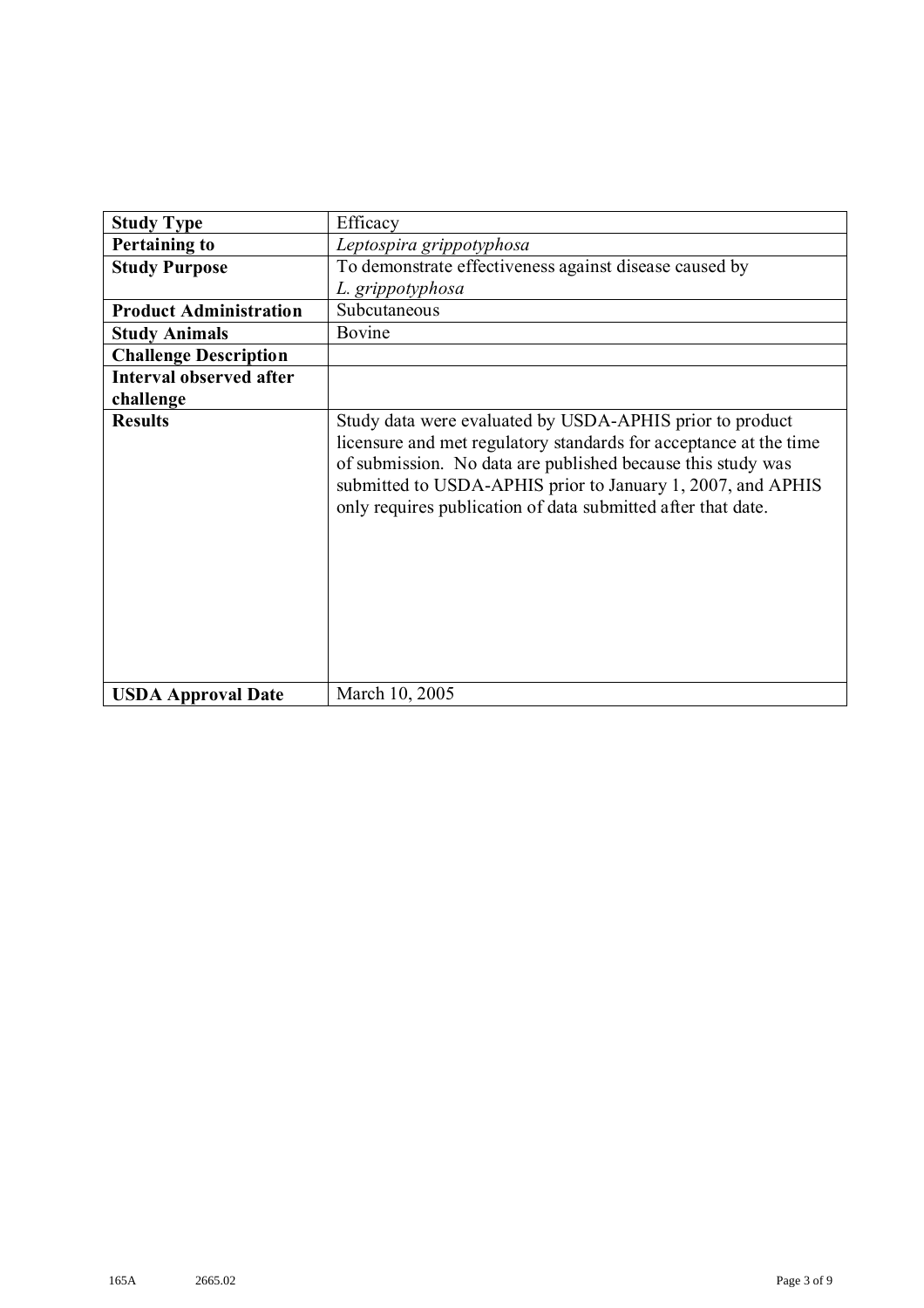| <b>Study Type</b>              | Efficacy                                                                                                                                                                                                                                                                                                                    |  |
|--------------------------------|-----------------------------------------------------------------------------------------------------------------------------------------------------------------------------------------------------------------------------------------------------------------------------------------------------------------------------|--|
| <b>Pertaining to</b>           | Leptospira hardjo                                                                                                                                                                                                                                                                                                           |  |
| <b>Study Purpose</b>           | To demonstrate effectiveness against disease caused by L. hardjo                                                                                                                                                                                                                                                            |  |
| <b>Product Administration</b>  | Subcutaneous                                                                                                                                                                                                                                                                                                                |  |
| <b>Study Animals</b>           | Bovine                                                                                                                                                                                                                                                                                                                      |  |
| <b>Challenge Description</b>   |                                                                                                                                                                                                                                                                                                                             |  |
| <b>Interval observed after</b> |                                                                                                                                                                                                                                                                                                                             |  |
| challenge                      |                                                                                                                                                                                                                                                                                                                             |  |
| <b>Results</b>                 | Study data were evaluated by USDA-APHIS prior to product<br>licensure and met regulatory standards for acceptance at the time<br>of submission. No data are published because this study was<br>submitted to USDA-APHIS prior to January 1, 2007, and APHIS<br>only requires publication of data submitted after that date. |  |
| <b>USDA Approval Date</b>      | May 24, 2004                                                                                                                                                                                                                                                                                                                |  |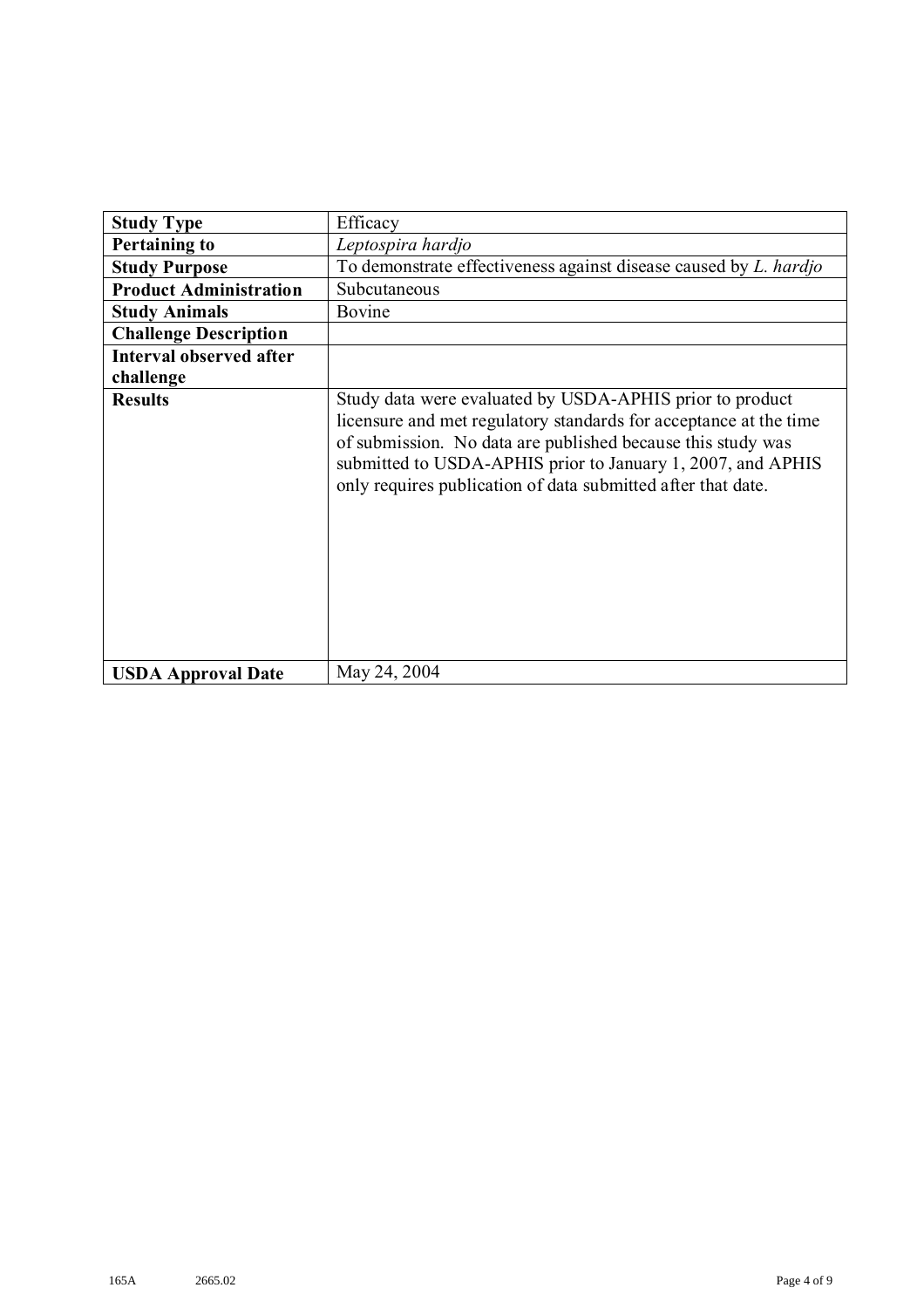| <b>Study Type</b>              | Efficacy                                                          |              |            |                 |
|--------------------------------|-------------------------------------------------------------------|--------------|------------|-----------------|
| <b>Pertaining to</b>           | Leptospira hardjo                                                 |              |            |                 |
| <b>Study Purpose</b>           | To demonstrate effectiveness against urinary shedding of L.       |              |            |                 |
|                                | hardjo                                                            |              |            |                 |
| <b>Product Administration</b>  | 1 dose administered by the subcutaneous route                     |              |            |                 |
| <b>Study Animals</b>           | 29 calves, $> 6$ months of age, 14 vaccinates and 15 controls     |              |            |                 |
| <b>Challenge Description</b>   | All calves were challenged with L. hardjo 21 days after           |              |            |                 |
|                                | vaccination.                                                      |              |            |                 |
| <b>Interval observed after</b> | All calves were monitored daily for 30 days for clinical signs of |              |            |                 |
| challenge                      | disease. Urine samples were taken on days 16 (Week 2), 23         |              |            |                 |
|                                | (Week 3) and 30 (Week 4) post challenge for Leptospira            |              |            |                 |
|                                | isolation.                                                        |              |            |                 |
| <b>Results</b>                 | Leptospira Isolation: A calf was considered positive if           |              |            |                 |
|                                | leptospires were isolated from the urine during any of the four   |              |            |                 |
|                                | post-challenge weeks.                                             |              |            |                 |
|                                | Group                                                             | # of Animals | # Positive | Percent $(\% )$ |
|                                | Vaccinates                                                        | 14           | $\theta$   | $\theta$        |
|                                | Controls                                                          | 15           | 15         | 100             |
|                                | Raw data shown on the attached page.                              |              |            |                 |
| <b>USDA Approval Date</b>      | March 27, 2012                                                    |              |            |                 |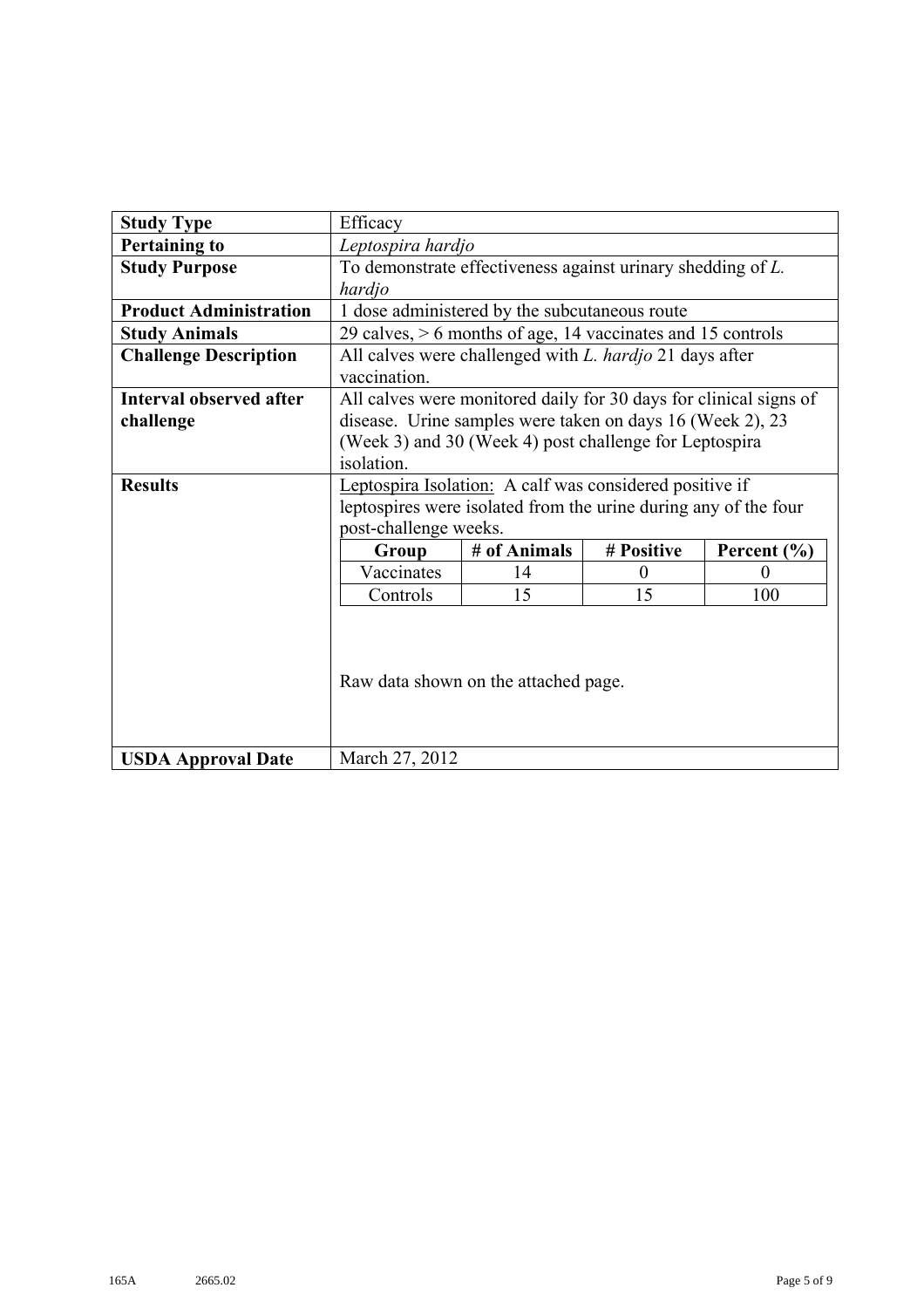| Group      | Animal No. |                              | Post-challenge Week      |                              |
|------------|------------|------------------------------|--------------------------|------------------------------|
|            |            | 2 <sub>o</sub>               | 3 <sup>1</sup>           | 4<br>S PRES                  |
|            | 507        | <sup>+</sup>                 |                          |                              |
|            | 509        | +                            | $\ddot{}$                |                              |
|            | 510        | $\ddot{}$                    | $\ddot{}$                | $\ddot{}$                    |
|            | 517        | +                            | ÷,                       | ÷                            |
|            | 518        | ÷                            | Ŧ.                       |                              |
|            | 519        | <sup>+</sup>                 | -                        | $\blacksquare$               |
|            | 520        | u                            | +                        |                              |
| Control    | 521        |                              | +                        | $\overline{\phantom{0}}$     |
|            | 523        | ÷                            |                          | -                            |
|            | 526        | $\ddot{}$                    | -                        | $\blacksquare$               |
|            | 527        | ÷                            | ÷                        |                              |
|            | 529        | ÷                            | -                        | ٠                            |
|            | 531        | -                            | $\ddot{}$                | $\qquad \qquad \blacksquare$ |
|            | 533        | ÷                            | $\ddot{}$                |                              |
|            | 540        | ÷                            | ÷                        |                              |
|            | 508        | $\qquad \qquad \blacksquare$ |                          | ۰                            |
|            | 511        |                              |                          | -                            |
|            | 512        |                              |                          |                              |
|            | 514        | ۰                            |                          |                              |
|            | 516        |                              |                          |                              |
|            | 522        | $\blacksquare$               | -                        |                              |
|            | 524        |                              | ٠                        |                              |
| Vaccinated | 525        | -                            |                          |                              |
|            | 532        |                              | $\overline{\phantom{0}}$ |                              |
|            | 536        |                              |                          | $\qquad \qquad \blacksquare$ |
|            | 537        |                              | $\tilde{\phantom{a}}$    | $\qquad \qquad \blacksquare$ |
|            | 541        |                              |                          |                              |
|            | 542        |                              |                          |                              |
|            | 543        | ۰                            | $\blacksquare$           |                              |

## *L. hardjo* **Urine Isolations**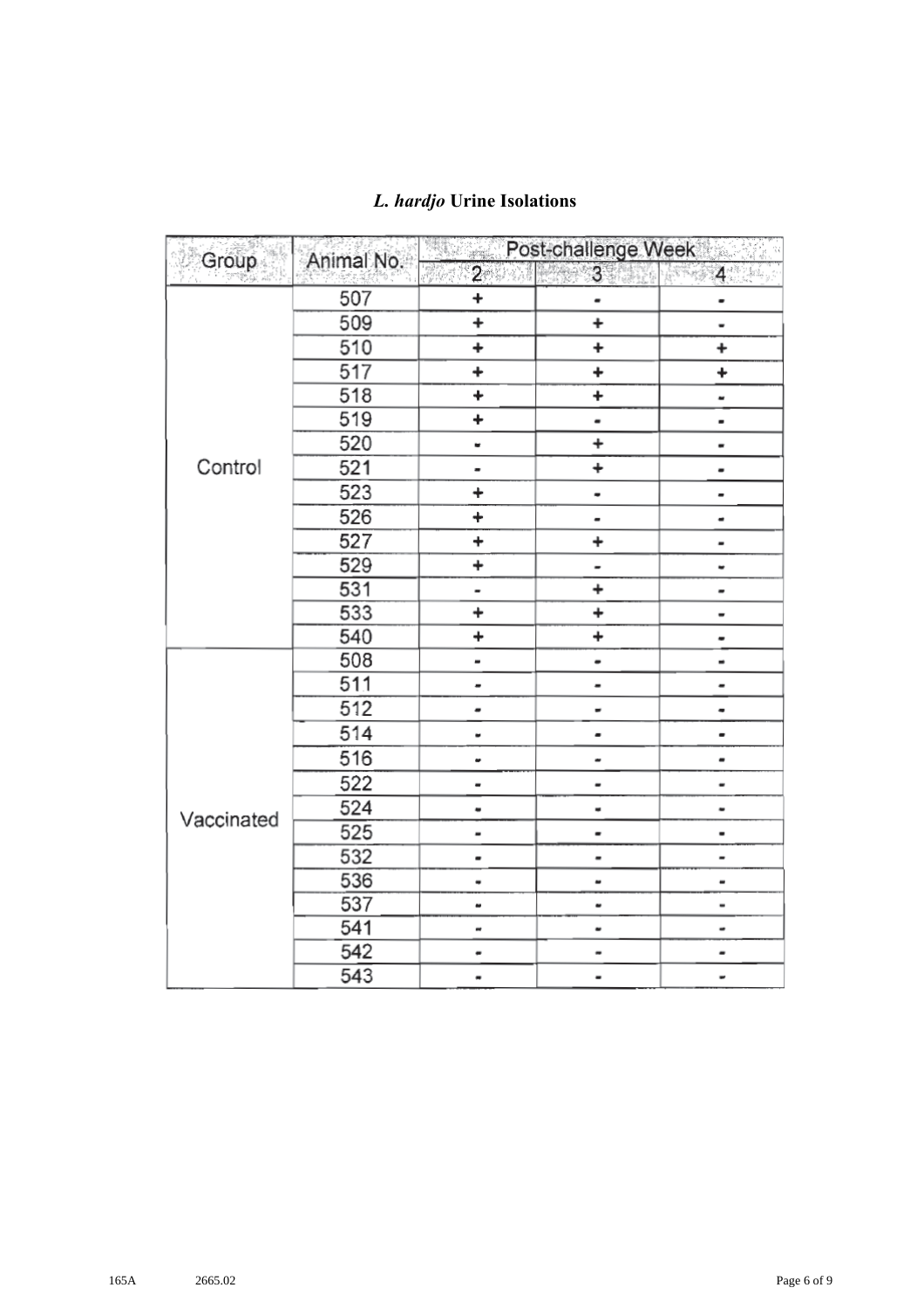| <b>Study Type</b>              | Efficacy                                                                                                                                                                                                                                                                                                                    |  |
|--------------------------------|-----------------------------------------------------------------------------------------------------------------------------------------------------------------------------------------------------------------------------------------------------------------------------------------------------------------------------|--|
| <b>Pertaining to</b>           | Leptospira icterohaemorrhagiae                                                                                                                                                                                                                                                                                              |  |
| <b>Study Purpose</b>           | To demonstrate effectiveness against disease caused by $L$ .                                                                                                                                                                                                                                                                |  |
|                                | icterohaemorrhagiae                                                                                                                                                                                                                                                                                                         |  |
| <b>Product Administration</b>  | Subcutaneous                                                                                                                                                                                                                                                                                                                |  |
| <b>Study Animals</b>           | Bovine                                                                                                                                                                                                                                                                                                                      |  |
| <b>Challenge Description</b>   |                                                                                                                                                                                                                                                                                                                             |  |
| <b>Interval observed after</b> |                                                                                                                                                                                                                                                                                                                             |  |
| challenge                      |                                                                                                                                                                                                                                                                                                                             |  |
| <b>Results</b>                 | Study data were evaluated by USDA-APHIS prior to product<br>licensure and met regulatory standards for acceptance at the time<br>of submission. No data are published because this study was<br>submitted to USDA-APHIS prior to January 1, 2007, and APHIS<br>only requires publication of data submitted after that date. |  |
| <b>USDA Approval Date</b>      | June 22, 2004                                                                                                                                                                                                                                                                                                               |  |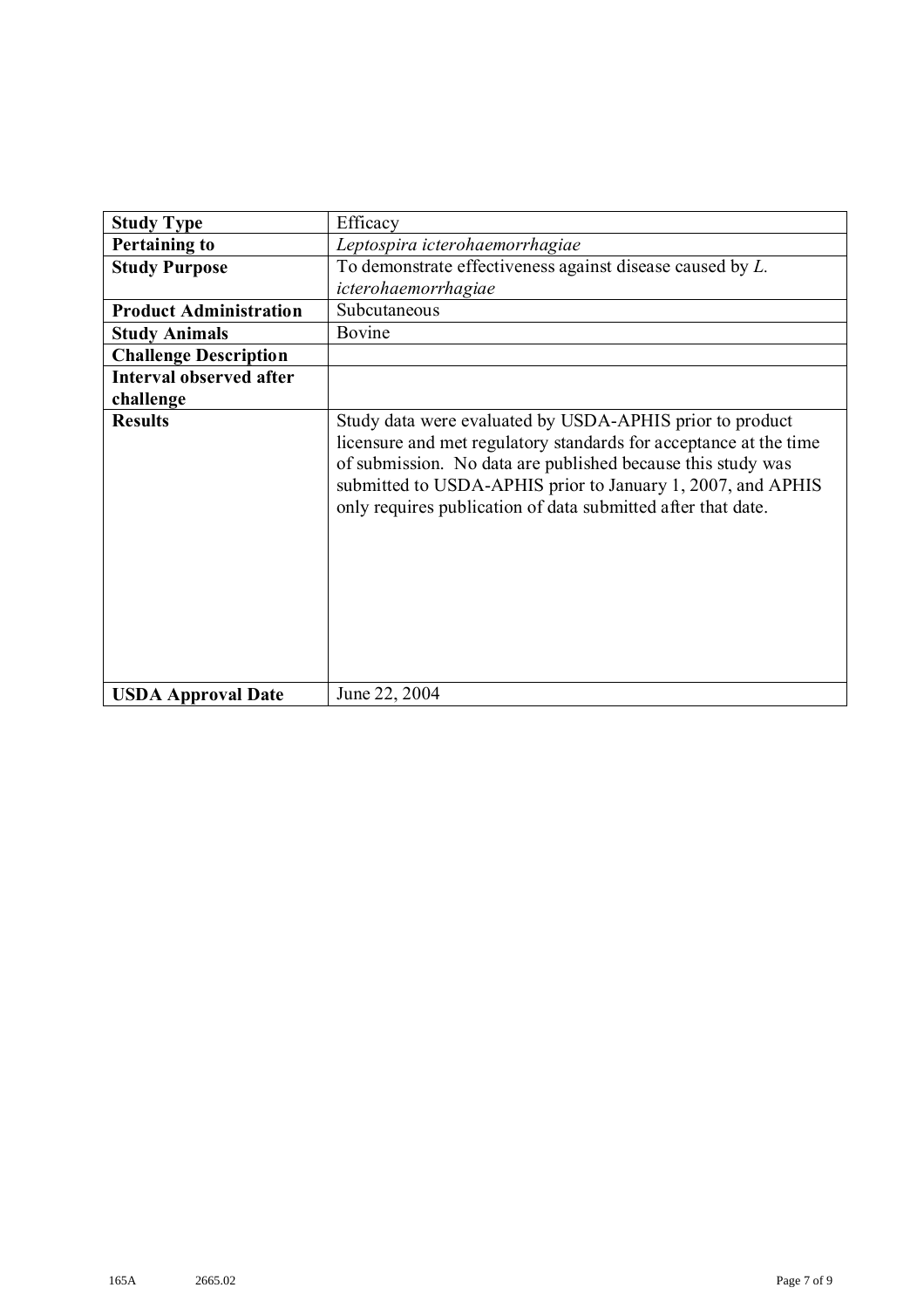| <b>Study Type</b>              | Efficacy                                                                                                                                                                                                                                                                                                                    |  |
|--------------------------------|-----------------------------------------------------------------------------------------------------------------------------------------------------------------------------------------------------------------------------------------------------------------------------------------------------------------------------|--|
| <b>Pertaining to</b>           | Leptospira pomona                                                                                                                                                                                                                                                                                                           |  |
| <b>Study Purpose</b>           | To demonstrate effectiveness against disease caused by <i>L. pomona</i>                                                                                                                                                                                                                                                     |  |
| <b>Product Administration</b>  | Subcutaneous                                                                                                                                                                                                                                                                                                                |  |
| <b>Study Animals</b>           | Bovine                                                                                                                                                                                                                                                                                                                      |  |
| <b>Challenge Description</b>   |                                                                                                                                                                                                                                                                                                                             |  |
| <b>Interval observed after</b> |                                                                                                                                                                                                                                                                                                                             |  |
| challenge                      |                                                                                                                                                                                                                                                                                                                             |  |
| <b>Results</b>                 | Study data were evaluated by USDA-APHIS prior to product<br>licensure and met regulatory standards for acceptance at the time<br>of submission. No data are published because this study was<br>submitted to USDA-APHIS prior to January 1, 2007, and APHIS<br>only requires publication of data submitted after that date. |  |
| <b>USDA Approval Date</b>      | May 24, 2004                                                                                                                                                                                                                                                                                                                |  |